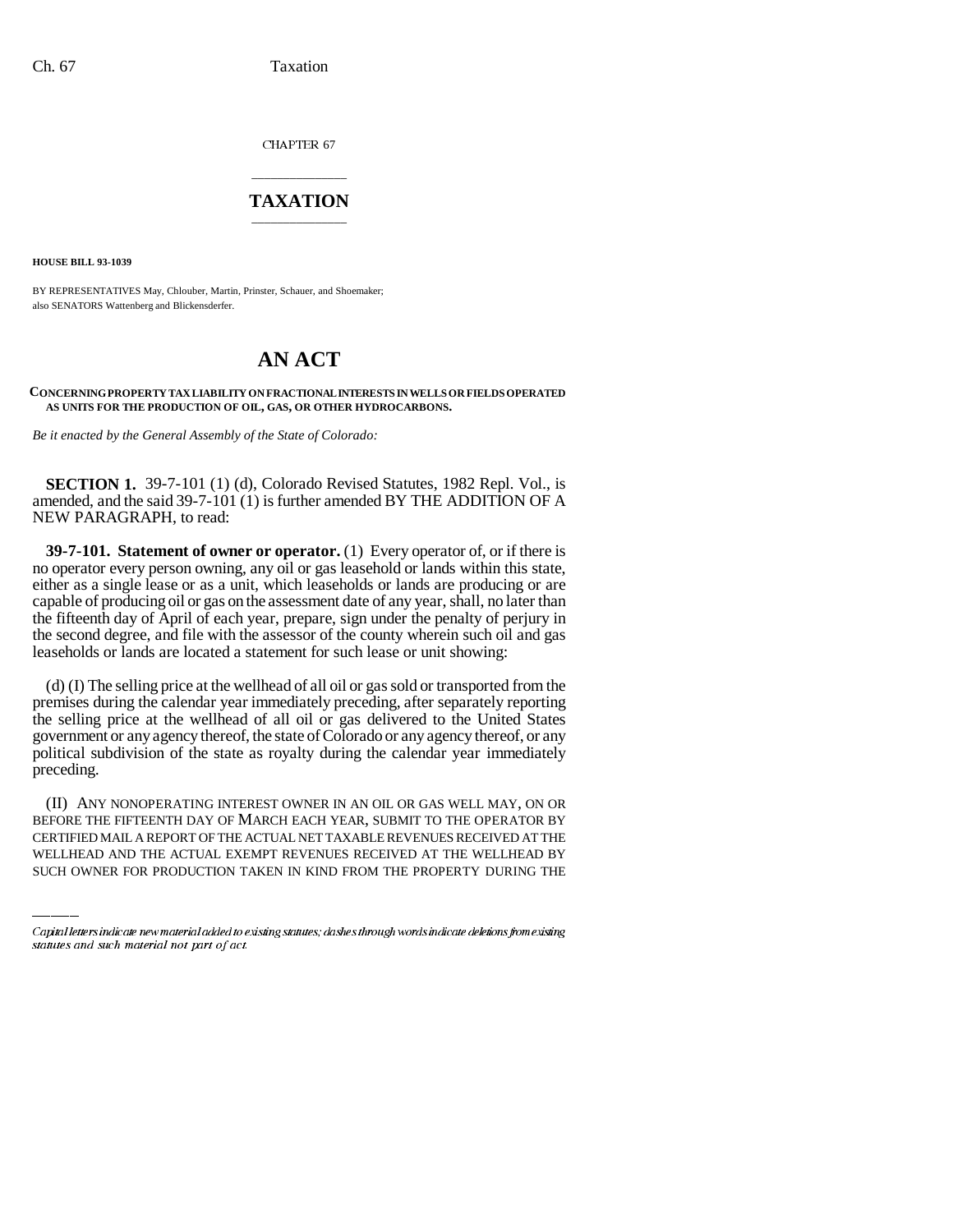#### Taxation Ch. 67

CALENDAR YEAR IMMEDIATELY PRECEDING. OPERATORS SHALL USE THE INFORMATION REPORTED PURSUANT TO THIS SUBPARAGRAPH (II) TO DETERMINE THE SELLING PRICE AT THE WELLHEAD. AS USED IN THIS ARTICLE, "SELLING PRICE AT THE WELLHEAD" MEANS THE NET TAXABLE REVENUES REALIZED BY THE TAXPAYER FOR SALE OF THE OIL OR GAS, WHETHER SUCH SALE OCCURS AT THE WELLHEAD OR AFTER TRANSPORTATION, MANUFACTURING, AND PROCESSING OF THE PRODUCT. THE NET TAXABLE REVENUES SHALL BE EQUAL TO THE GROSS LEASE REVENUES, MINUS DEDUCTIONS FOR TRANSPORTATION, MANUFACTURING, AND PROCESSING COSTS BORNE BY THE TAXPAYER PURSUANT TO GUIDELINES ESTABLISHED BY THE ADMINISTRATOR.

(e) THE NAME, ADDRESS, AND FRACTIONAL INTEREST OF EACH INTEREST OWNER TAKING PRODUCTION IN KIND AND THE PROPORTIONATE SHARE OF TOTAL UNIT REVENUE ATTRIBUTABLE TO EACH INTEREST OWNER WHO IS TAKING PRODUCTION IN KIND.

**SECTION 2.** 39-7-101, Colorado Revised Statutes, 1982 Repl. Vol., is amended BY THE ADDITION OF A NEW SUBSECTION to read:

**39-7-101. Statement of owner or operator.** (2) IF ANY NONOPERATING INTEREST OWNER FAILS TO PROVIDE TO THE UNIT OPERATOR THE INFORMATION REQUIRED UNDER PARAGRAPH (d) OF SUBSECTION (1) OF THIS SECTION BY MARCH 15 OF EACH YEAR, SUCH OPERATOR SHALL USE THE SELLING PRICE AT THE WELLHEAD RECEIVED BY SUCH OPERATOR FOR SUCH OPERATOR'S SHARE OF PRODUCTION FROM SUCH UNIT IN PLACE OF SUCH NONREPORTED INFORMATION, AND THE AMOUNT OF TAX FOR WHICH SUCH NONREPORTING, NONOPERATING INTEREST OWNER IS LIABLE SHALL BE CALCULATED BASED ON THE SELLING PRICE AT THE WELLHEAD REPORTED BY THE OPERATOR.

**SECTION 3.** 39-10-106 (1) and (3.5) (c), Colorado Revised Statutes, 1982 Repl. Vol., as amended, are amended to read:

**39-10-106. Payment of taxes on fractional interests in lands.** (1) Where oil, gas, or other hydrocarbon wells or fields belonging to multiple owners are operated as a unit, the owner of each fractional interest in such units shall be liable for the same proportion of the tax levied against the total unit that his fractional interest therein NET TAXABLE REVENUES RECEIVED THEREFROM bears to the total of interests in NET TAXABLE REVENUES RECEIVED FROM such unit. IN THE EVENT A FRACTIONAL INTEREST OWNER WHO TAKES PRODUCTION IN KIND DOES NOT PROVIDE THE INFORMATION TO THE OPERATOR WHICH IS REQUIRED UNDER SECTION 39-7-101 (1) (d) (II), SUCH FRACTIONAL INTEREST OWNER'S TAX LIABILITY SHALL BE CALCULATED USING THE NET TAXABLE REVENUES REPORTED BY THE OPERATOR.

(3.5) (c) Upon the completion of all production of oil and gas from the unit and after all wells within the unit are plugged and abandoned, all moneys remaining in the account after full payment of all ad valorem taxes due on the unit shall be distributed to the owners of fractional interests in the unit based upon each owner's proportional interest in such unit CONTRIBUTION TO THE MONEYS REMAINING IN THE ACCOUNT. Any interest accruing to the account shall be credited to the account and shall be distributed with such other moneys in the account as specified in this paragraph (c).